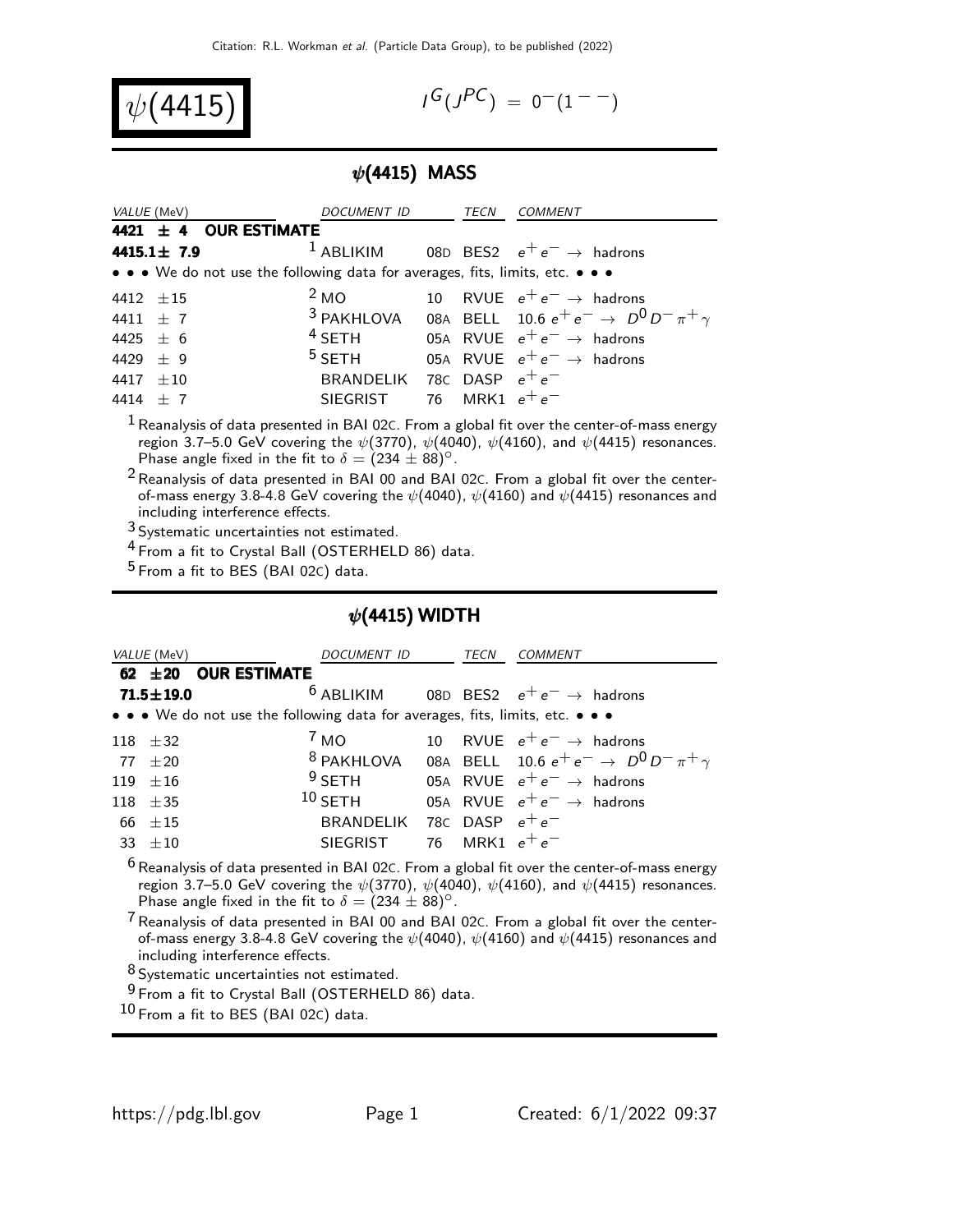### $\psi$ (4415) DECAY MODES

Due to the complexity of the  $c\overline{c}$  threshold region, in this listing, "seen" ("not seen") means that a cross section for the mode in question has been measured at effective  $\sqrt{s}$  near this particle's central mass value, more (less) than  $2\sigma$  above zero, without regard to any peaking behavior in  $\sqrt{s}$ or absence thereof. See mode listing(s) for details and references.

|                       | Mode                                                  | Fraction $(\Gamma_i/\Gamma)$     | Confidence level |
|-----------------------|-------------------------------------------------------|----------------------------------|------------------|
| $\Gamma_1$            | $D\overline{D}$                                       | seen                             |                  |
| $\Gamma_2$            | $D^0\overline{D}^0$                                   | seen                             |                  |
| $\Gamma_3$            | $D^+D^-$                                              | seen                             |                  |
| $\Gamma_4$            | $D^*\overline{D}$ + c.c.                              | seen                             |                  |
| $\Gamma_5$            | $D^*(2007)^0\,\overline{D}{}^0+$ c.c.                 | seen                             |                  |
| $\Gamma_6$            | $D^*(2010)^+$ $D^-$ + c.c.                            | seen                             |                  |
| $\Gamma_7$            | $D^*\overline{D}{}^*$                                 | seen                             |                  |
| $\Gamma_8$            | $D^*(2007)^0\,\overline{D}{}^*(2007)^0+$ c.c.         | seen                             |                  |
| $\Gamma$ <sub>9</sub> | $D^*(2010)^+ D^*(2010)^- +$ c.c.                      | seen                             |                  |
| $\Gamma_{10}$         | $D^0 D^- \pi^+$ (excl. $D^*(2007)^0 \overline{D}{}^0$ | $\%$<br>< 2.3                    | 90%              |
|                       | +c.c., $D^*(2010)^+ D^-$ +c.c.                        |                                  |                  |
| $\Gamma_{11}$         | $D\overline{D}_2^*(2460) \to D^0 D^- \pi^+ + c.c.$    | $(10 \pm 4) \%$                  |                  |
|                       | $\Gamma_{12}$ $D^0 D^{*-} \pi^+$ + c.c.               | < 11<br>$\frac{0}{0}$            | 90%              |
|                       | $\Gamma_{13}$ $D_1(2420)\overline{D}$ + c.c.          | possibly seen                    |                  |
| $\Gamma_{14}$         | $D_{\rm s}^+ D_{\rm s}^-$                             | not seen                         |                  |
|                       | $\Gamma_{15}$ $\omega \chi_{c2}$                      | possibly seen                    |                  |
|                       | $\Gamma_{16}$ $D_s^{*+} D_s^-$ + c.c.                 | seen                             |                  |
|                       | $\Gamma_{17}$ $D_s^{*+} D_s^{*-}$                     | not seen                         |                  |
|                       | $\Gamma_{18}$ $\psi_2(3823)\pi^+\pi^-$                | possibly seen                    |                  |
|                       | $\Gamma_{19}$ $\psi(3770)\pi^{+}\pi^{-}$              | possibly seen                    |                  |
|                       | $\Gamma_{20}$ $J/\psi \eta$                           | $\times$ 10 <sup>-3</sup><br>< 6 | 90%              |
| $\Gamma_{21}$         | $\chi_{c1} \gamma$                                    | < 8<br>$\times$ 10 $^{-4}$       | 90%              |
| $\Gamma_{22}$         | $\chi_{c2} \gamma$                                    | $< 4 \times 10^{-3}$             | 90%              |
| $\Gamma_{23}$         | $\Lambda \bar{\Lambda}$                               | $\times$ $10^{-6}$<br>< 3.1      | 90%              |
|                       | $\Gamma_{24}$ $e^+e^-$                                | $(9.4 \pm 3.2) \times 10^{-6}$   |                  |
| $\Gamma_{25}$         | $\mu^+ \mu^-$                                         | $(2.0 \pm 1.0) \times 10^{-5}$   |                  |

#### $\psi$ (4415) PARTIAL WIDTHS

| $\Gamma(e^+e^-)$                                                              |                                                             |      |                                       | 24 ا |
|-------------------------------------------------------------------------------|-------------------------------------------------------------|------|---------------------------------------|------|
| VALUE (keV)                                                                   | DOCUMENT ID                                                 | TECN | COMMENT                               |      |
| $0.58 \pm 0.07$ OUR ESTIMATE                                                  |                                                             |      |                                       |      |
| $0.35 \pm 0.12$                                                               | <sup>11</sup> ABLIKIM 08D BES2 $e^+e^- \rightarrow$ hadrons |      |                                       |      |
| • • • We do not use the following data for averages, fits, limits, etc. • • • |                                                             |      |                                       |      |
| $0.4 \text{ to } 0.8$                                                         | $^{12}$ MO                                                  |      | 10 RVUE $e^+e^- \rightarrow$ hadrons  |      |
| $0.72 \pm 0.11$                                                               | $13$ SFTH                                                   |      | 05A RVUE $e^+e^- \rightarrow$ hadrons |      |
|                                                                               |                                                             |      |                                       |      |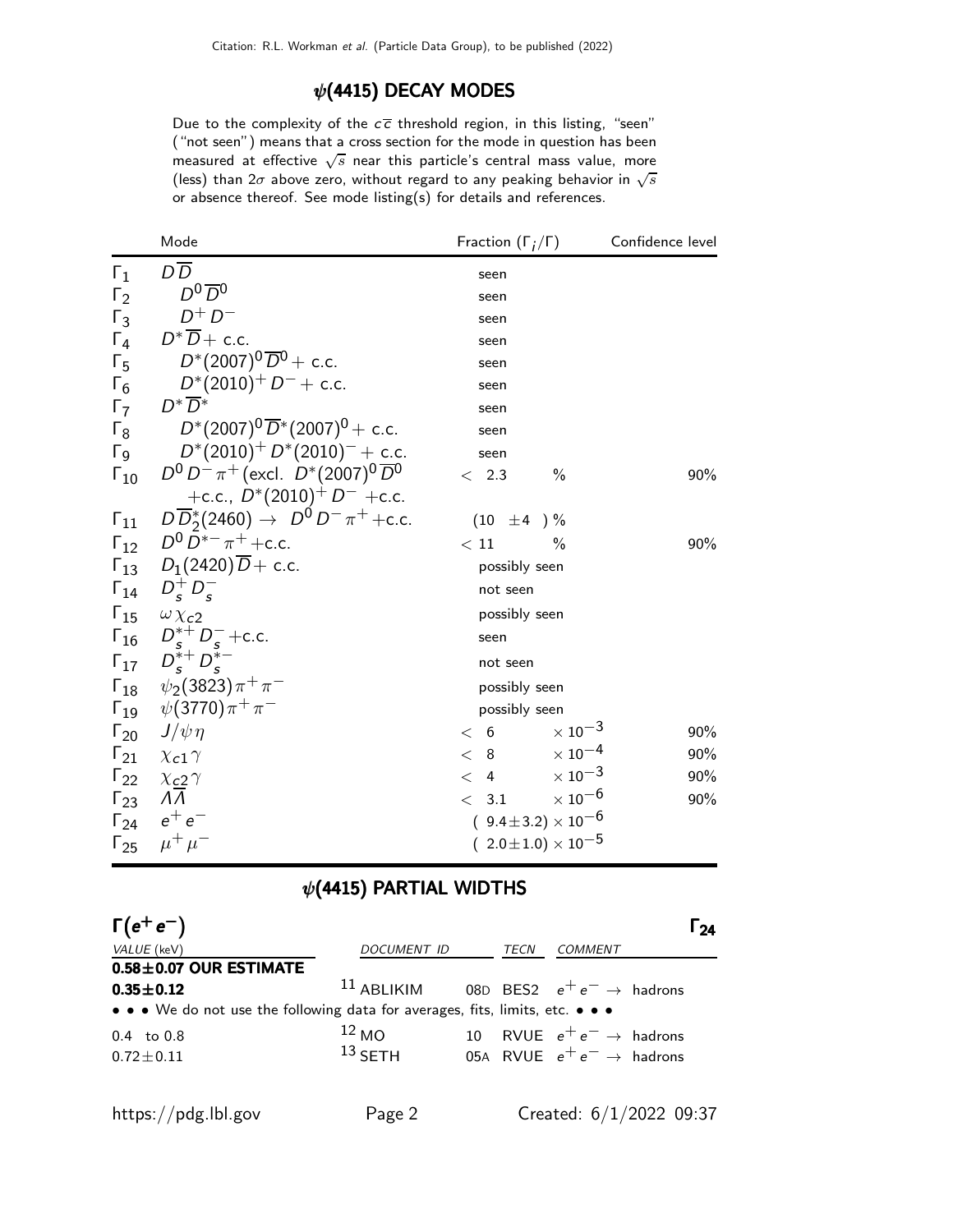Citation: R.L. Workman et al. (Particle Data Group), to be published (2022)

| $0.64 + 0.23$ | $^{14}$ SFTH                |  | 05A RVUE $e^+e^- \rightarrow$ hadrons |
|---------------|-----------------------------|--|---------------------------------------|
| $0.49 + 0.13$ | BRANDELIK 78C DASP $e^+e^-$ |  |                                       |
| $0.44 + 0.14$ | SIEGRIST 76 MRK1 $e^+e^-$   |  |                                       |

 $^{11}$  Reanalysis of data presented in BAI 02C. From a global fit over the center-of-mass energy region 3.7–5.0 GeV covering the  $\psi(3770)$ ,  $\psi(4040)$ ,  $\psi(4160)$ , and  $\psi(4415)$  resonances. Phase angle fixed in the fit to  $\delta = (234 \pm 88)^{\circ}$ .

12 Reanalysis of data presented in BAI 00 and BAI 02C. From a global fit over the centerof-mass energy 3.8-4.8 GeV covering the  $\psi$ (4040),  $\psi$ (4160) and  $\psi$ (4415) resonances and including interference effects. Four sets of solutions are obtained with the same fit quality, mass and total width, but with different  $e^+e^-$  partial widths. We quote only the range of values.

13 From a fit to Crystal Ball (OSTERHELD 86) data.

14 From a fit to BES (BAI 02C) data.

## $\Gamma(\mu^+\mu^-)$

| $\Gamma(\mu^+\mu^-)$                                                                                                                                                                                                                     |                 |      |                                           | 25 |
|------------------------------------------------------------------------------------------------------------------------------------------------------------------------------------------------------------------------------------------|-----------------|------|-------------------------------------------|----|
| VALUE (keV)                                                                                                                                                                                                                              | DOCUMENT ID     | TECN | COMMENT                                   |    |
| $1.25 \pm 0.28 \pm 0.35$                                                                                                                                                                                                                 | $15,16$ ABLIKIM |      | 20AG BES3 $e^+e^- \rightarrow \mu^+\mu^-$ |    |
| $15 -$<br>and the contract of the contract of the contract of the contract of the contract of the contract of the contract of the contract of the contract of the contract of the contract of the contract of the contract of the contra |                 |      | _ _ _ _ _ _ _ _                           |    |

 $^{15}$  From a fit to the  $e^+e^-\rightarrow~\mu^+\mu^-$  cross section between 3.8 and 4.6 GeV to the coherent sum of four resonant amplitudes assuming  $\Gamma(\mu^+ \mu^-) = \Gamma(e^+ e^-)$ .

 $^{16}$  From solution 1 of 8 with equal fit quality. Other solutions range from  $1.24\pm0.28\pm0.35$ to  $1.27 \pm 0.41 \pm 0.36$  keV.

# $\psi($ 4415) Γ(i)  $\times$  Γ( $e^+$   $e^-)$ /Γ(total)

| $\Gamma(J/\psi \eta) \times \Gamma(e^+e^-)/\Gamma_{\text{total}}$                                                                                                 |    |                                                            |             |                                                  | $\Gamma_{20}\Gamma_{24}/\Gamma$ |
|-------------------------------------------------------------------------------------------------------------------------------------------------------------------|----|------------------------------------------------------------|-------------|--------------------------------------------------|---------------------------------|
| VALUE (eV)                                                                                                                                                        |    | CL% DOCUMENT ID TECN COMMENT                               |             |                                                  |                                 |
| < 3.6                                                                                                                                                             | 90 | WANG                                                       |             | 13B BELL $e^+e^- \rightarrow J/\psi \eta \gamma$ |                                 |
| $\Gamma(\chi_{c1}\gamma) \times \Gamma(e^+e^-)/\Gamma_{\text{total}}$                                                                                             |    |                                                            |             |                                                  | $\Gamma_{21}\Gamma_{24}/\Gamma$ |
| VALUE (eV)                                                                                                                                                        |    | <u>CL% DOCUMENT ID</u>                                     |             | TECN COMMENT                                     |                                 |
| < 0.47                                                                                                                                                            | 90 | 17 HAN 15 BELL 10.58 $e^+e^- \rightarrow \chi_{c1} \gamma$ |             |                                                  |                                 |
| <sup>17</sup> Using B( $\eta \to \gamma \gamma$ ) = (39.41 ± 0.21)%.                                                                                              |    |                                                            |             |                                                  |                                 |
| $\Gamma(\chi_{c2}\gamma) \times \Gamma(e^+e^-)/\Gamma_{\text{total}}$                                                                                             |    |                                                            |             |                                                  | $\Gamma_{22}\Gamma_{24}/\Gamma$ |
| VALUE (eV) CL% DOCUMENT ID TECN COMMENT                                                                                                                           |    |                                                            |             |                                                  |                                 |
| < 2.3                                                                                                                                                             |    | 90 18 HAN 15 BELL 10.58 $e^+e^- \rightarrow \chi_c$ 2      |             |                                                  |                                 |
| 18 Using B( $\eta \to \gamma \gamma$ ) = (39.41 ± 0.21)%.                                                                                                         |    |                                                            |             |                                                  |                                 |
| $\Gamma(\Lambda \overline{\Lambda}) \times \Gamma(e^+e^-)/\Gamma_{\text{total}}$                                                                                  |    |                                                            |             |                                                  | $\Gamma_{23}\Gamma_{24}/\Gamma$ |
|                                                                                                                                                                   |    |                                                            |             |                                                  |                                 |
| $\frac{VALUE(eV)}{1.8 \times 10^{-3}}$ $\frac{CL\%}{90}$ $\frac{DOCUMENT ID}{ABLIKIM}$ $\frac{TECN}{21AS BES3}$ $\frac{COMMENT}{e^+e^-}$ $\rightarrow \psi(4415)$ |    |                                                            |             |                                                  |                                 |
| <sup>19</sup> From a measurement of the $e^+e^- \rightarrow \Lambda \overline{\Lambda}$ cross section between 3.5 and 4.6 GeV.                                    |    |                                                            |             |                                                  |                                 |
|                                                                                                                                                                   |    | $\psi$ (4415) BRANCHING RATIOS                             |             |                                                  |                                 |
| $\Gamma(D^0\overline{D}^0)/\Gamma_{\rm total}$                                                                                                                    |    |                                                            |             |                                                  | $\Gamma_2/\Gamma$               |
| <i>VALUE</i>                                                                                                                                                      |    | DOCUMENT ID                                                | <b>TECN</b> | <b>COMMENT</b>                                   |                                 |

seen PAKHLOVA 08 BELL  $e^+e^- \rightarrow D^0\overline{D}^0\gamma$ https://pdg.lbl.gov Page 3 Created: 6/1/2022 09:37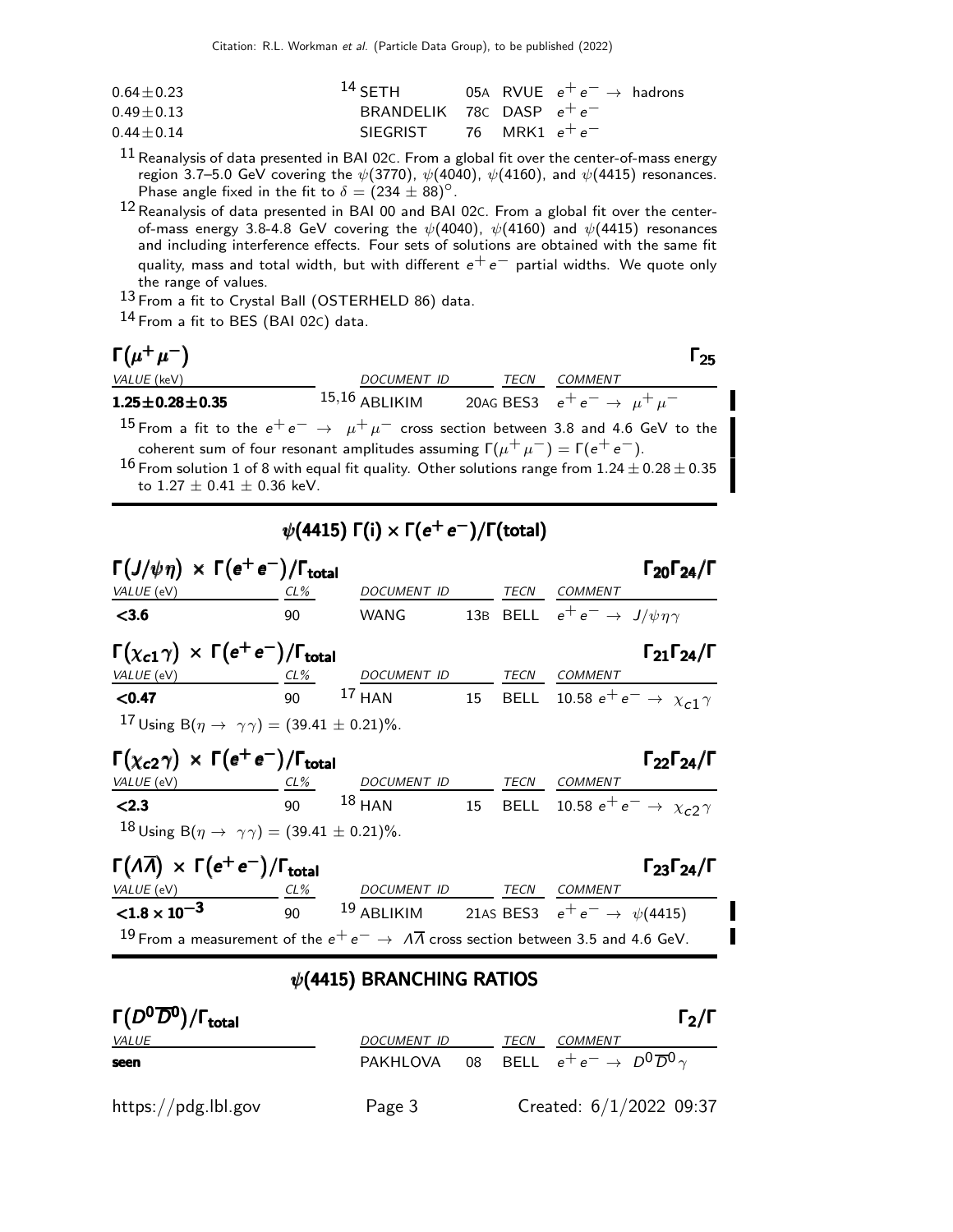|  |  |  |  |  |  |  |  |  | $\bullet \bullet \bullet$ We do not use the following data for averages, fits, limits, etc. $\bullet \bullet \bullet$ |  |  |  |  |  |  |
|--|--|--|--|--|--|--|--|--|-----------------------------------------------------------------------------------------------------------------------|--|--|--|--|--|--|
|--|--|--|--|--|--|--|--|--|-----------------------------------------------------------------------------------------------------------------------|--|--|--|--|--|--|

| not seen                                                                                | <b>AUBERT</b>                                                                      |  | 09M BABR $e^+e^- \rightarrow D^0\overline{D}^0\gamma$ |                                                                |
|-----------------------------------------------------------------------------------------|------------------------------------------------------------------------------------|--|-------------------------------------------------------|----------------------------------------------------------------|
| $\Gamma(D^+D^-)/\Gamma_{\rm total}$                                                     |                                                                                    |  |                                                       | $\Gamma_3/\Gamma$                                              |
| <b>VALUE</b>                                                                            | DOCUMENT ID TECN COMMENT                                                           |  |                                                       |                                                                |
| seen                                                                                    | PAKHLOVA                                                                           |  | 08 BELL $e^+e^- \rightarrow D^+D^-\gamma$             |                                                                |
| • • • We do not use the following data for averages, fits, limits, etc. • • •           |                                                                                    |  |                                                       |                                                                |
| not seen                                                                                | AUBERT 09M BABR $e^+e^- \rightarrow D^+D^-\gamma$                                  |  |                                                       |                                                                |
| $\Gamma(D\overline{D})/\Gamma(D^*\overline{D}^*)$                                       |                                                                                    |  |                                                       | $\Gamma_1/\Gamma_7$                                            |
| <b>VALUE</b>                                                                            | DOCUMENT ID TECN COMMENT                                                           |  |                                                       |                                                                |
| $0.14 \pm 0.12 \pm 0.03$                                                                | AUBERT                                                                             |  |                                                       | 09M BABR $e^+e^- \rightarrow \gamma D^{(*)}\overline{D}^{(*)}$ |
| $\Gamma(D^*(2007)^0\overline{D}^0 + c.c.)/\Gamma_{\text{total}}$                        |                                                                                    |  |                                                       | $\Gamma_5/\Gamma$                                              |
| <b>VALUE</b>                                                                            | DOCUMENT ID TECN COMMENT                                                           |  |                                                       |                                                                |
| seen                                                                                    | AUBERT 09M BABR $e^+e^- \rightarrow D^{*0}\overline{D}{}^0\gamma$                  |  |                                                       |                                                                |
| $\Gamma(D^*(2010)^+D^-+c.c.)/\Gamma_{\rm total}$                                        |                                                                                    |  |                                                       | $\Gamma_6/\Gamma$                                              |
| VALUE                                                                                   | DOCUMENT ID TECN COMMENT                                                           |  |                                                       |                                                                |
| seen                                                                                    | <sup>20</sup> ZHUKOVA                                                              |  |                                                       | 18 BELL $e^+e^- \rightarrow D^{*+}D^- \gamma$                  |
| seen                                                                                    | AUBERT                                                                             |  |                                                       | 09M BABR $e^+e^- \rightarrow D^{*+}D^- \gamma$                 |
| • • • We do not use the following data for averages, fits, limits, etc. • • •           |                                                                                    |  |                                                       |                                                                |
| seen                                                                                    | PAKHLOVA                                                                           |  |                                                       | 07 BELL $e^+e^- \rightarrow D^{*+}D^- \gamma$                  |
| <sup>20</sup> Supersedes PAKHLOVA 07.                                                   |                                                                                    |  |                                                       |                                                                |
| $\Gamma(D^*\overline{D} + \text{c.c.})/\Gamma(D^*\overline{D^*})$                       |                                                                                    |  |                                                       | $\Gamma_4/\Gamma_7$                                            |
| <b>VALUE</b>                                                                            | DOCUMENT ID                                                                        |  | TECN COMMENT                                          |                                                                |
| $0.17 \pm 0.25 \pm 0.03$                                                                | AUBERT                                                                             |  |                                                       | 09M BABR $e^+e^- \rightarrow \gamma D^{(*)}\overline{D}^{(*)}$ |
| $\Gamma(D^*(2007)^0\overline{D}^*(2007)^0$ + c.c.)/ $\Gamma_{\text{total}}$             |                                                                                    |  |                                                       | $\Gamma_8/\Gamma$                                              |
| <i>VALUE</i>                                                                            | DOCUMENT ID TECN COMMENT                                                           |  |                                                       |                                                                |
| seen                                                                                    | AUBERT                                                                             |  |                                                       | 09M BABR $e^+e^- \rightarrow D^{*0} \overline{D}^{*0} \gamma$  |
| $\Gamma(D^*(2010)^+ D^*(2010)^- + \text{c.c.})/\Gamma_{\text{total}}$                   |                                                                                    |  |                                                       | Го/Г                                                           |
| <i>VALUE</i>                                                                            | DOCUMENT ID                                                                        |  | TECN COMMENT                                          |                                                                |
| seen                                                                                    | <sup>21</sup> ZHUKOVA                                                              |  |                                                       | 18 BELL $e^+e^- \rightarrow D^{*+}D^{*-}\gamma$                |
| seen                                                                                    | AUBERT                                                                             |  |                                                       | 09M BABR $e^+e^- \rightarrow D^{*+}D^{*-}\gamma$               |
| • • • We do not use the following data for averages, fits, limits, etc. • • •           |                                                                                    |  |                                                       |                                                                |
|                                                                                         |                                                                                    |  |                                                       |                                                                |
| seen                                                                                    | PAKHLOVA 07 BELL $e^+e^- \rightarrow D^{*+}D^{*-} \gamma$                          |  |                                                       |                                                                |
| <sup>21</sup> Supersedes PAKHLOVA 07.                                                   |                                                                                    |  |                                                       |                                                                |
| $\Gamma(D\overline{D}_2^*(2460) \to D^0 D^- \pi^+ + \text{c.c.})/\Gamma_{\text{total}}$ |                                                                                    |  |                                                       | $\Gamma_{11}/\Gamma$                                           |
| VALUE (units $10^{-2}$ )                                                                |                                                                                    |  |                                                       |                                                                |
| $10.5 \pm 2.4 \pm 3.8$                                                                  | DOCUMENT ID<br>22 PAKHLOVA 08A BELL 10.6 $e^+e^- \rightarrow D^0 D^- \pi^+ \gamma$ |  |                                                       |                                                                |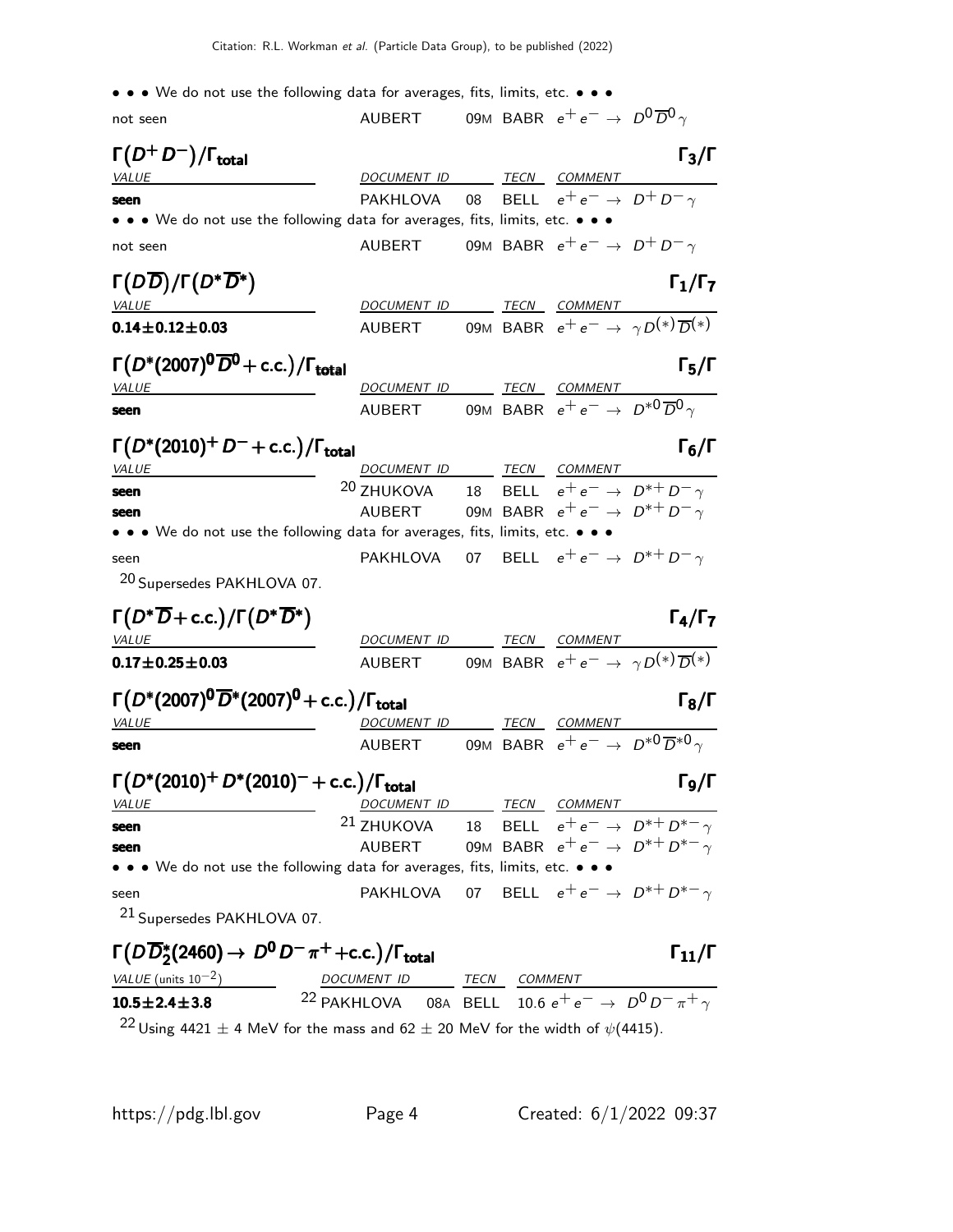| $\Gamma(D^0 D^-\pi^+$ (excl. $D^*(2007)^0\overline{D}^0$ +c.c., $D^*(2010)^+D^-$ +c.c.)/                                                                      |                                                                                                                         |  |                                                |
|---------------------------------------------------------------------------------------------------------------------------------------------------------------|-------------------------------------------------------------------------------------------------------------------------|--|------------------------------------------------|
| $\Gamma(D\overline{D}_2^*(2460) \to D^0 D^- \pi^+ + c.c.)$                                                                                                    |                                                                                                                         |  | $\Gamma_{10}/\Gamma_{11}$                      |
| VALUE CL <sup>%</sup> DOCUMENT ID TECN COMMENT<br>< 0.22                                                                                                      | 90 <sup>23</sup> PAKHLOVA 08A BELL 10.6 $e^+e^- \rightarrow D^0D^-\pi^+\gamma$                                          |  |                                                |
|                                                                                                                                                               |                                                                                                                         |  |                                                |
| <sup>23</sup> Using 4421 $\pm$ 4 MeV for the mass and 62 $\pm$ 20 MeV for the width of $\psi$ (4415).                                                         |                                                                                                                         |  |                                                |
| $\Gamma(D^0D^{*-}\pi^+$ +c.c.)/ $\Gamma_{\rm total}~\times~\Gamma(e^+e^-)/\Gamma_{\rm total}$                                                                 |                                                                                                                         |  | $\Gamma_{12}/\Gamma \times \Gamma_{24}/\Gamma$ |
| $\frac{VALUE}{0.99 \times 10^{-6}}$ $\frac{CL\%}{90}$ $\frac{DOCUMENT ID}{24}$ $\frac{TECN}{PELL}$ $\frac{COMMENT}{e^+ e^-}$ $\rightarrow$ $D^0 D^{*-} \pi^+$ |                                                                                                                         |  |                                                |
| <sup>24</sup> Using 4421 $\pm$ 4 MeV for the mass of $\psi$ (4415).                                                                                           |                                                                                                                         |  |                                                |
|                                                                                                                                                               |                                                                                                                         |  |                                                |
| $\Gamma(D_1(2420)\overline{D}+c.c.)/\Gamma_{\rm total}$                                                                                                       |                                                                                                                         |  | $\Gamma_{13}/\Gamma$                           |
| <b>VALUE</b><br><b>seen</b> 25 <u>DOCUMENT ID TECN</u> COMMENT<br>25 ABLIKIM 19AR BES3 $e^+e^- \rightarrow \pi^+\pi^-D\overline{D}$<br>possibly seen          | DOCUMENT ID TECN COMMENT                                                                                                |  |                                                |
|                                                                                                                                                               |                                                                                                                         |  |                                                |
| <sup>25</sup> Evidence for $e^+e^ \rightarrow$ $D_1(2420)\overline{D}$ + c.c. between $\sqrt{s}$ = 4.3 and 4.6 GeV, not neces-<br>sarily resonant.            |                                                                                                                         |  |                                                |
| $\Gamma(D_s^+D_s^-)/\Gamma_{\rm total}$                                                                                                                       |                                                                                                                         |  | $\Gamma_{14}/\Gamma$                           |
| VALUE                                                                                                                                                         | DOCUMENT ID TECN COMMENT                                                                                                |  |                                                |
| not seen                                                                                                                                                      | PAKHLOVA 11 BELL $e^+e^- \rightarrow D_c^+D_c^- \gamma$                                                                 |  |                                                |
| not seen                                                                                                                                                      | DEL-AMO-SA10N BABR $e^+e^- \rightarrow D_s^+D_s^- \gamma$                                                               |  |                                                |
|                                                                                                                                                               |                                                                                                                         |  |                                                |
| $\Gamma(\omega \chi_{c2})/\Gamma_{\rm total}$                                                                                                                 |                                                                                                                         |  | $\Gamma_{15}/\Gamma$                           |
| <b>VALUE</b><br>possibly seen                                                                                                                                 | DOCUMENT ID TECN COMMENT<br>ABLIKIM 16A BES3 $e^+e^- \rightarrow \gamma \pi^+ \pi^- \pi^0 \ell^+ \ell^-$                |  |                                                |
|                                                                                                                                                               |                                                                                                                         |  |                                                |
| $\Gamma(D_{\epsilon}^{*+}D_{\epsilon}^-+c.c.)/\Gamma_{\text{total}}$                                                                                          |                                                                                                                         |  | $\Gamma_{16}/\Gamma$                           |
| <i>VALUE</i>                                                                                                                                                  | DOCUMENT ID TECN COMMENT                                                                                                |  |                                                |
| seen                                                                                                                                                          | PAKHLOVA 11 BELL $e^+e^- \rightarrow D_c^{*+}D_c^-\gamma$                                                               |  |                                                |
| seen                                                                                                                                                          | DEL-AMO-SA10N BABR $e^+e^- \rightarrow D_s^{*+}D_s^- \gamma$                                                            |  |                                                |
|                                                                                                                                                               |                                                                                                                         |  |                                                |
| $\Gamma(D_s^{*+}D_s^{*-})/\Gamma_{\rm total}$                                                                                                                 |                                                                                                                         |  | $\Gamma_{17}/\Gamma$                           |
| <i>VALUE</i>                                                                                                                                                  | DOCUMENT ID TECN COMMENT<br>PAKHLOVA 11 BELL $e^+e^- \rightarrow D_s^{*+}D_s^{*-} \gamma$                               |  |                                                |
| not seen                                                                                                                                                      | DEL-AMO-SA10N BABR $e^+e^- \rightarrow D_s^{*+}D_s^{*-} \gamma$                                                         |  |                                                |
| not seen                                                                                                                                                      |                                                                                                                         |  |                                                |
| $\Gamma(\psi(3770)\pi^+\pi^-)/\Gamma_{\rm total}$                                                                                                             |                                                                                                                         |  | $\Gamma_{19}/\Gamma$                           |
| VALUE                                                                                                                                                         | $\frac{DOCUMENT \quad ID}{ABLIKIM} \quad \frac{TECN}{19AR \quad BES3} \quad e^+e^- \rightarrow \pi^+\pi^-D\overline{D}$ |  |                                                |
| possibly seen                                                                                                                                                 |                                                                                                                         |  |                                                |
| <sup>26</sup> Observe $e^+e^- \to \pi^+\pi^-\psi(3770)$ at $\sqrt{s} = 4.26$ , 4.36, and 4.42 GeV but cannot<br>establish if continuum or resonant.           |                                                                                                                         |  |                                                |
| $\Gamma(\psi_2(3823)\pi^+\pi^-)/\Gamma_{\rm total}$                                                                                                           |                                                                                                                         |  | $\Gamma_{18}/\Gamma$                           |
|                                                                                                                                                               |                                                                                                                         |  |                                                |
| <u>VALUE</u> EVTS DOCUMENT ID TECN COMMENT<br><b>possibly seen</b> 19 <sup>27</sup> ABLIKIM 155 BES3 $e^+e^- \rightarrow \pi^+\pi^-\chi_{c1}\gamma$           |                                                                                                                         |  |                                                |
| <sup>27</sup> From a fit of $e^+e^-\to \pi^+\pi^-\psi_2$ (3823), $\psi_2$ (3823) $\to \chi_{c1}\gamma$ cross sections taken at                                |                                                                                                                         |  |                                                |
| $\sqrt{s}$ values of 4.23, 4.26, 4.36, 4.42, and 4.60 GeV to the $\psi$ (4415) line shape.                                                                    |                                                                                                                         |  |                                                |

 $\mathbf{z}$ 

https://pdg.lbl.gov Page 5 Created: 6/1/2022 09:37